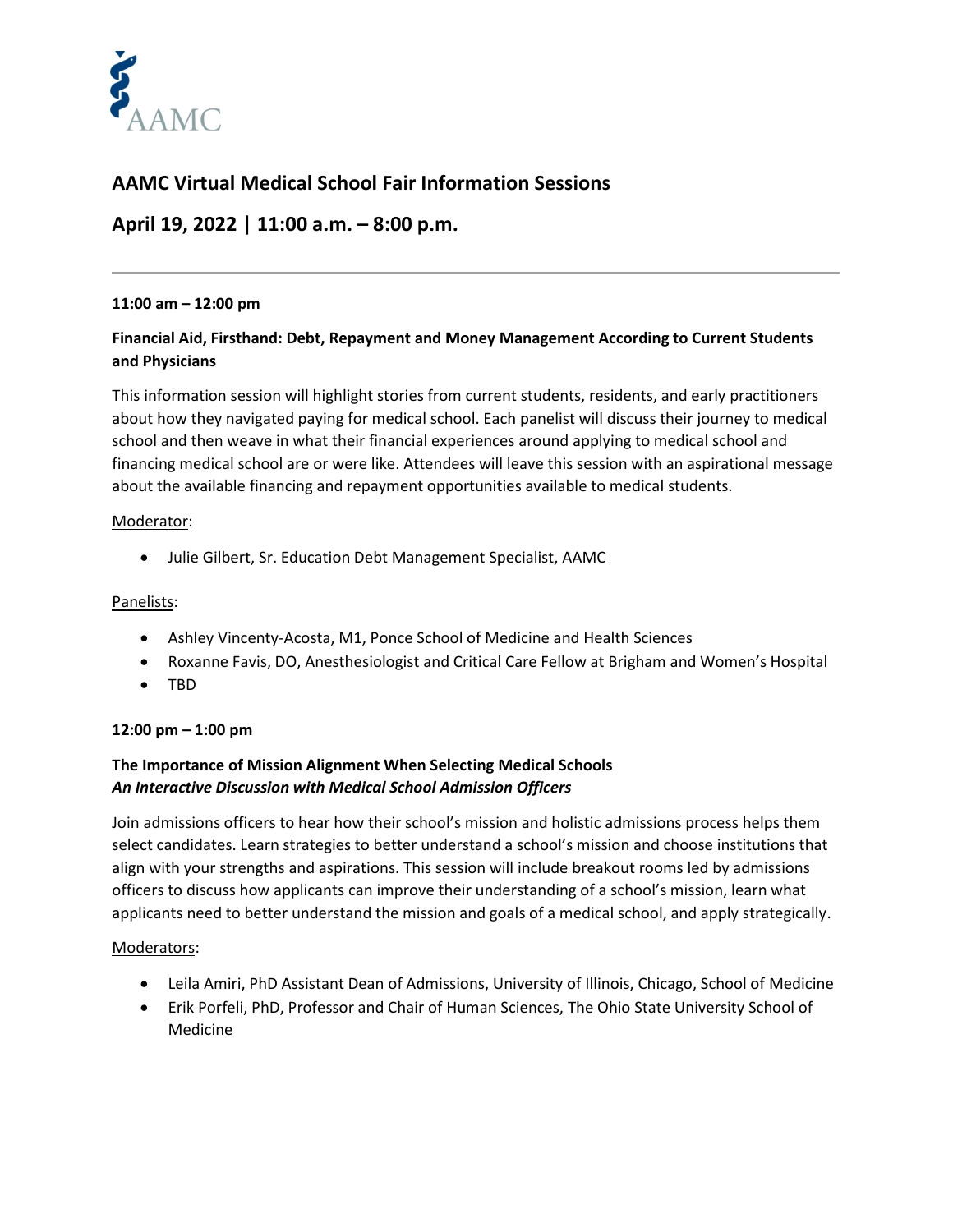# Panelists:

- Leila Harrison, PhD, Senior Associate Dean for Admissions and Student Affairs, Washington University Elson S. Floyd College of Medicine
- Joel Daboub, Director of Admissions and Records, Dell Medical School at The University of Texas
- Charlene Green, PsyD, Director of Outreach, Recruitment and Retention, University of California, Davis, School of Medicine
- Mark Henderson, MD, Professor, Internal Medicine, Vice Chair for Education, and Associate Dean for Admissions, University of California, Davis, School of Medicine
- Juliet Hill, Director, Admissions Director, University of Florida College of Medicine

## **1:00 pm – 2:00 pm**

## **Watch What Happens Live: Mock Interviews with Real Admissions Officers**

What are medical school interviews like and how can you prepare for virtual or in-person interviews? Hear directly from admissions deans and current medical students how to prepare for interviews, what kinds of questions you may be asked and what questions you shouldn't be asked. Watch as panelists participate in mock interviews to get a better understanding of how medical school interviews inform schools about applicants beyond what is found on their applications and letters of recommendations.

## Moderator:

• Maria Jose Araya, Learner Engagement Manager, AAMC

## Panelists:

- Dr. David Rose, Howard University College of Medicine, Associate Dean of Student Affairs and Admissions and the Chair of our Admissions Committee
- Dr. Celia Williams-Fowlkes, Director of Admissions, Howard University College of Medicine
- TBD

# **3:30 pm – 4:00 pm**

# **Previewing PREviewTM: Introduction to the AAMC Professional Readiness Exam – 30 minutes**

During the 2022-2023 application cycle, more medical schools will include the

AAMC PREview™ professional readiness exam (formerly known as the AAMC Situational Judgment Test) as part of their admissions processes. Nearly 40,000 applicants will be asked to take the exam this year. The PREview exam assesses core personal skills such as resilience, service orientation, ethics, cultural competency, and teamwork. In this session, you'll be able to ask questions and learn more about participating medical schools' expectations for the exam, the benefits of including a PREview score with your application, and what to expect as you prepare to test.

## Moderator:

• Dana Pinchoff, Test Administration Specialist, AAMC

## Panelists: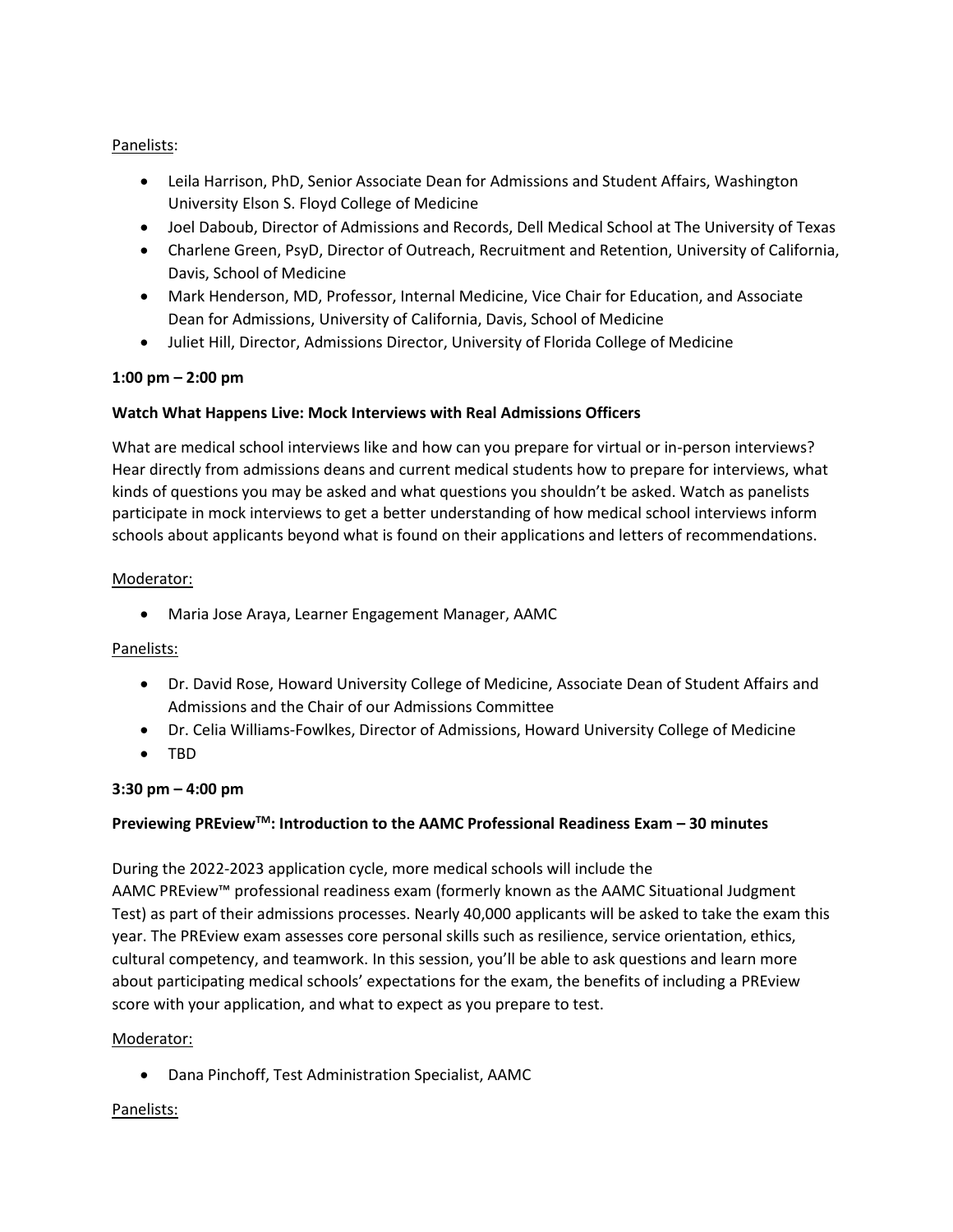- Dana Dunleavy, Ph.D., Senior Director, Behavioral Assessments, AAMC
- Rebecca Fraser, Ph.D. Director, Content Development, AAMC
- Michelle Sparacino, Director, Test Administration, AAMC

## **4:00 pm – 5:00 pm**

## **Timing Your Medical School Application**

When should I begin to... talk to an advisor? ...study for the MCAT exam? ...get recommendations? ...apply for testing accommodations? ...apply for the fee assistance program? Applying to medical school requires juggling many moving parts at once. During this session, AAMC experts, an admissions officer and a prehealth advisor will guide you through the process so you can create your own personal application timeline. Learn about key dates, things you should consider, and the sequence of application tasks so you'll be best positioned to apply early in the application cycle. Time will be reserved for Q&A.

## Moderator:

• Rachel Shore, AMCAS Outreach and Engagement Manager, AAMC

## Panelists:

- Brianna Gunter, Senior Research Analyst, AAMC
- Iliana Estevez, MCAT Outreach and Engagement Manager, AAMC
- Glen Fogerty, PhD, MBA, Associate Dean of Admissions and Recruitment, University of Arizona College of Medicine – Phoenix
- Celeste Crowe, Prehealth Advisor, Appalachian State University

## **6:00 pm – 7:00 pm**

## **A Day in the Life of a Medical Student**

Hear from current medical students about which experiences prepared them for medical school and how they learned about them. In this session, current students will highlight what academic and wellness resources are available to medical students, give an overview of their day-to-day schedules, explain what changes from year to year, and describe helpful time management strategies.

## Moderators:

- LeAnn Lam, M3, Vanderbilt University School of Medicine
- Claudia Stephens, M2, University of South Alabama College of Medicine

## Panelists:

- Issac Duggan, M1, University of California, San Francisco, School of Medicine,
- Colin Hammock, M2, University of Wisconsin School of Medicine and Public Health
- Stephanie Pintas, M3, UCLA David Geffen School of Medicine
- Troy Kincaid, M4, University of Colorado School of Medicine